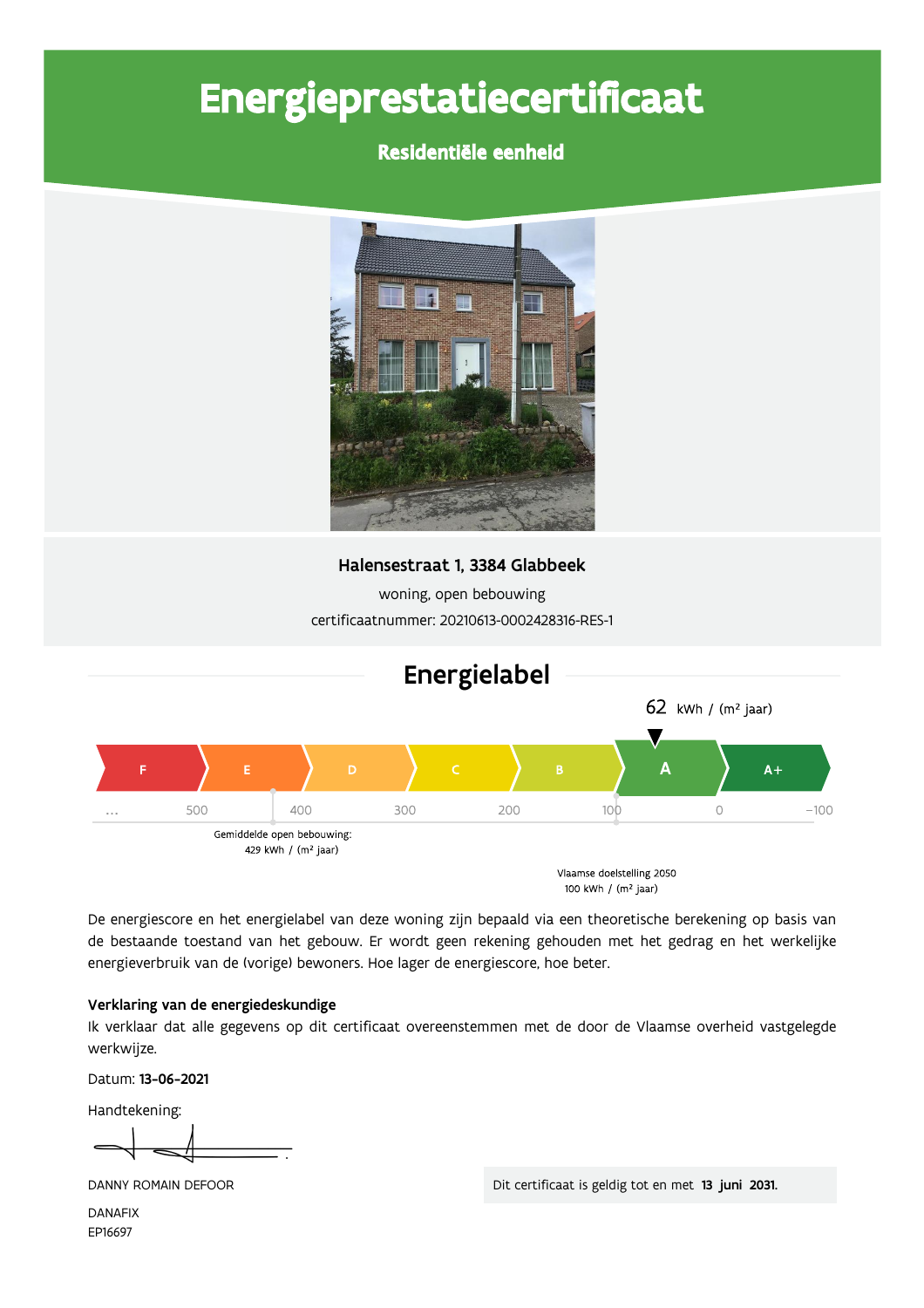### Huidige staat van de woning

### Om met uw woning te voldoen aan de energiedoelstelling, zijn er twee mogelijke pistes:

OF

#### $(1)$ Inzetten op isolatie en verwarming

U isoleert elk deel van uw woning tot de doelstelling én voorziet  $\mathbf{u}$ een energie-efficiënte verwarmingsinstallatie (warmtepomp, condenserende ketel. (micro-)WKK. efficiënt warmtenet  $\bigcap_{ }$ decentrale toestellen met een totaal maximaal vermogen van 15 W/m<sup>2</sup>).

#### $2^{\circ}$ Energielabel van de woning

U behaalt een energielabel A voor uw woning(= energiescore van maximaal 100 kWh/(m<sup>2</sup> jaar)). U kiest op welke manier u dat doet: isoleren, efficiënt efficiënt ventileren, verwarmen, zonne-energie, hernieuwbare energie ...



De U-waarde beschrijft de isolatiewaarde van daken, muren, vloeren, vensters ... Hoe lager de U-waarde, hoe beter het constructiedeel isoleert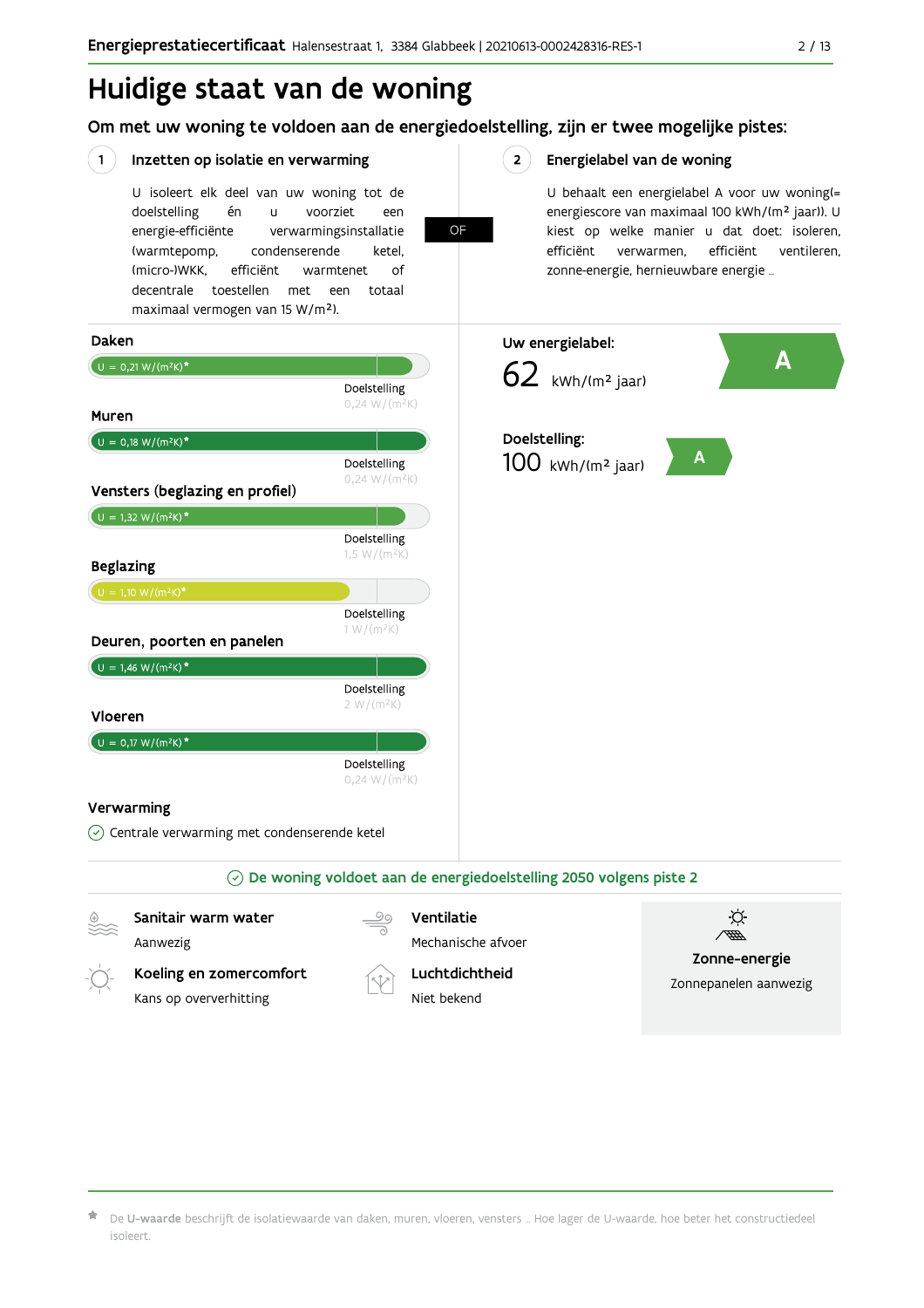### Aandachtspunten

Hou rekening met de volgende aspecten als u uw woning energiezuinig en comfortabeler wilt maken.

### Luchtdichtheid: De luchtdichtheid van uw woning is niet gemeten. Een goede luchtdichtheid is nodig om de warmte niet via spleten en kieren te laten ontsnappen. U kunt de luchtdichtheid laten meten om eventuele lekken op te sporen en uw energielabel mogelijk nog te verbeteren.

Ventilatie: Uw woning beschikt over een systeem met mechanische afvoer. Bekijk of vraagsturing mogelijk is. Bij vraagsturing wordt er lucht toe- en afgevoerd als dat nodig is. Zo bespaart u energie.



Koeling en zomercomfort: Uw woning heeft kans op oververhitting. Overweeg buitenzonwering om de zon zoveel mogelijk buiten te houden tijdens de zomer. Vermijd de plaatsing van een koelinstallatie, want die verbruikt veel energie.



Sanitair warm water: Uw woning beschikt niet over een zonneboiler. Overweeg de plaatsing van een zonneboiler of warmtepompboiler. Daarmee kunt u energie besparen.

### Let op!

 $\overset{\circ}{=}$ 

( ! )

De aanbevelingen, aandachtspunten en eventuele prijsindicaties op het energieprestatiecertificaat worden standaard gegenereerd op de wijze die de Vlaamse overheid heeft vastgelegd. Laat u bijstaan door een specialist om op basis van de aanbevelingen en aandachtspunten een concreet renovatieplan op te stellen. De energiedeskundige is niet aansprakelijk voor de eventuele schade die ontstaat bij het uitvoeren van de standaard gegenereerde aanbevelingen of aandachtspunten.

#### Meer informatie?

- Voor meer informatie over het energieprestatiecertificaat, gebruiksgedrag, woningkwaliteit ... kunt u terecht op www.energiesparen.be.
- Meer informatie over uw woning vindt u op uw persoonlijke woningpas. Surf naar woningpas.vlaanderen.be om uw woningpas te bekijken.
- Meer informatie over beter renoveren vindt u op www.energiesparen.be/ikbenoveer.

Gegevens energiedeskundige: DANNY ROMAIN DEFOOR **DANAFIX** Helleweide 36, 2930 Brasschaat EP16697

#### **Premies**

Informatie over energiewinsten, subsidies of andere financiële voordelen vindt u op www.energiesparen.be.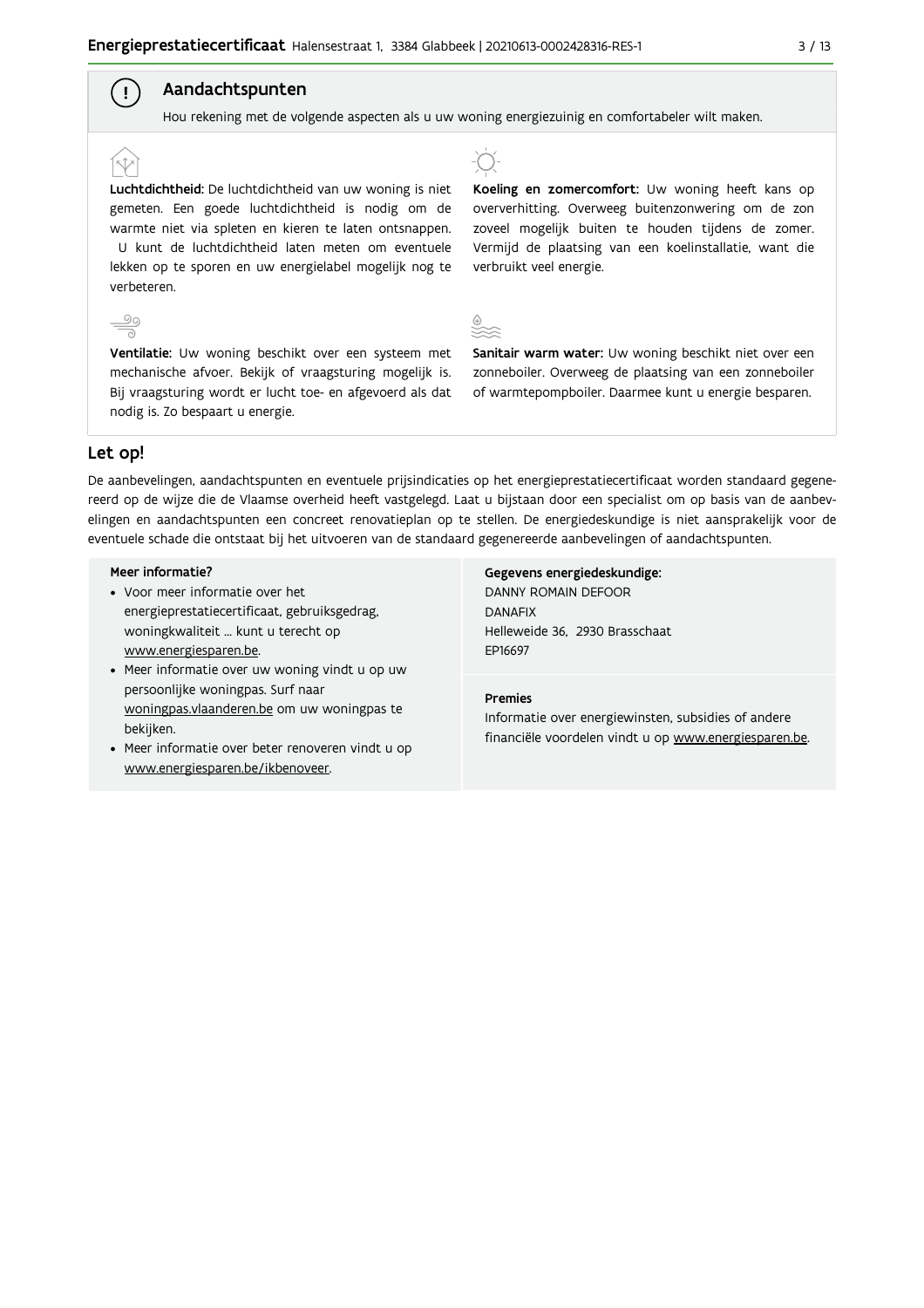### Energieprestatiecertificaat (EPC) in detail

Uw woning voldoet aan de energiedoelstelling. In dit deel van het energieprestatiecertificaat vindt u een overzicht van de gegevens die de energiedeskundige heeft ingevoerd.

### **Inhoudstafel**

| Daken                           | 6  |
|---------------------------------|----|
| Vensters en deuren.             |    |
| Muren.                          | q  |
| Vloeren.                        | 10 |
| Ruimteverwarming                | 11 |
| Installaties voor zonne-energie | 12 |
| Overige installaties            | 13 |
|                                 |    |

### Hoe wordt het EPC opgemaakt?

De eigenschappen van uw woning zijn door de energiedeskundige ingevoerd in software die door de Vlaamse overheid is opgelegd. De energiedeskundige mag zich alleen baseren op zijn vaststellingen tijdens het plaatsbezoek en op bewijsstukken die voldoen aan de voorwaarden die de Vlaamse overheid heeft opgelegd. Op basis van de invoergegevens berekent de software het energielabel en genereert automatisch aanbevelingen en eventueel ook prijsindicaties. Bij onbekende invoergegevens gaat de software uit van veronderstellingen, onder meer op basis van het (ver)bouw- of fabricagejaar. Om zeker te zijn van de werkelijke samenstelling van uw muur, dak of vloer kunt u ervoor kiezen om verder (destructief) onderzoek uit te voeren (losschroeven stopcontact, gaatje boren in een voeg, binnenafwerking tijdelijk verwijderen ...). Voor meer informatie over de werkwijze, de bewijsstukken en de voorwaarden kunt u terecht op www.energiesparen.be.

### **Energiedoelstelling 2050**

De energiedoelstelling van de Vlaamse Regering is om tegen 2050 alle woningen en appartementen in Vlaanderen minstens even energiezuinig te maken als een energetisch performante nieuwbouwwoning van 2017.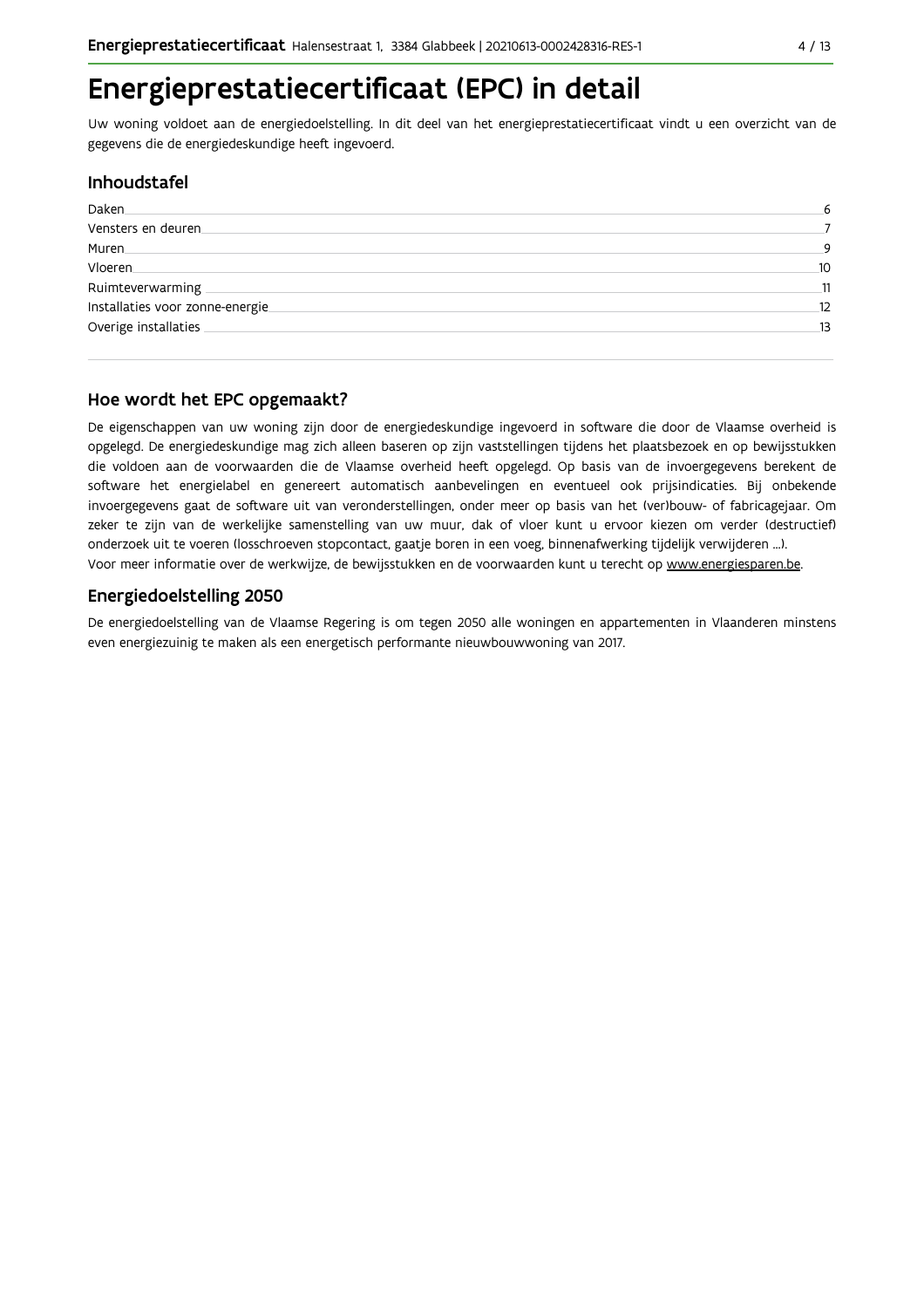### Algemene gegevens

| Gebouw id / Gebouweenheid id                                | 20658919 / 20776701    |
|-------------------------------------------------------------|------------------------|
| Datum plaatsbezoek                                          | 18/05/2021             |
| Referentiejaar bouw                                         | 2017                   |
| Beschermd volume (m <sup>3</sup> )                          | 526                    |
| Ruimten niet opgenomen in het beschermd volume              | Geen                   |
| Bruikbare vloeroppervlakte (m <sup>2</sup> )                | 205                    |
| Verliesoppervlakte (m <sup>2</sup> )                        | 412                    |
| Infiltratiedebiet $(m^3/(m^2h))$                            | Onbekend               |
| Thermische massa                                            | Half zwaar/matig zwaar |
| Open haard(en) voor hout aanwezig                           | Neen                   |
| Niet-residentiële bestemming                                | Geen                   |
| Berekende energiescore (kWh/(m <sup>2</sup> jaar))          | 62                     |
| Karakteristiek jaarlijks primair energieverbruik (kWh/jaar) | 12.822                 |
| CO2-emissie (kg/jaar)                                       | 1.627                  |
| Indicatief S-peil                                           | 35                     |
| Gemiddelde U-waarde gebouwschil (W/(m <sup>2</sup> K))      | 0,27                   |
| Gemiddeld installatierendement verwarming (%)               | 81                     |

### Verklarende woordenlijst

| beschermd volume                                    | Het volume van alle ruimten die men wenst te beschermen tegen warmteverlies naar<br>buiten, de grond en aangrenzende onverwarmde ruimten.                                                                                                                                 |
|-----------------------------------------------------|---------------------------------------------------------------------------------------------------------------------------------------------------------------------------------------------------------------------------------------------------------------------------|
| bruikbare vloeroppervlakte                          | De vloeroppervlakte binnen het beschermd volume die beloopbaar en toegankelijk is.                                                                                                                                                                                        |
| U-waarde                                            | De U-waarde beschrijft de isolatiewaarde van daken, muren, vensters  Hoe lager de<br>U-waarde, hoe beter de constructie isoleert.                                                                                                                                         |
| R-waarde                                            | De warmteweerstand van een materiaallaag. Hoe groter de R-waarde, hoe beter de<br>materiaallaag isoleert.                                                                                                                                                                 |
| lambdawaarde                                        | De warmtegeleidbaarheid van een materiaal. Hoe lager de lambdawaarde, hoe beter<br>het materiaal isoleert.                                                                                                                                                                |
| karakteristiek jaarlijks primair<br>energieverbruik | De berekende hoeveelheid primaire energie die gedurende één jaar nodig is voor de<br>verwarming, de aanmaak van sanitair warm water, de ventilatie en de koeling van een<br>woning. Eventuele bijdragen van zonneboilers en zonnepanelen worden in mindering<br>gebracht. |
| berekende energiescore                              | Een maat voor de totale energieprestatie van een woning. De berekende energiescore<br>is gelijk aan het karakteristiek jaarlijks primair energieverbuik, gedeeld door de<br>bruikbare vloeroppervlakte.                                                                   |
| S-peil                                              | Een maat voor de energieprestatie van de gebouwschil van een woning. Het S-peil<br>houdt rekening met de isolatie, de luchtdichtheid, de oriëntatie, de zonnewinsten en<br>de vormefficiëntie. Hoe lager het S-peil, hoe energie-efficiënter de gebouwschil.              |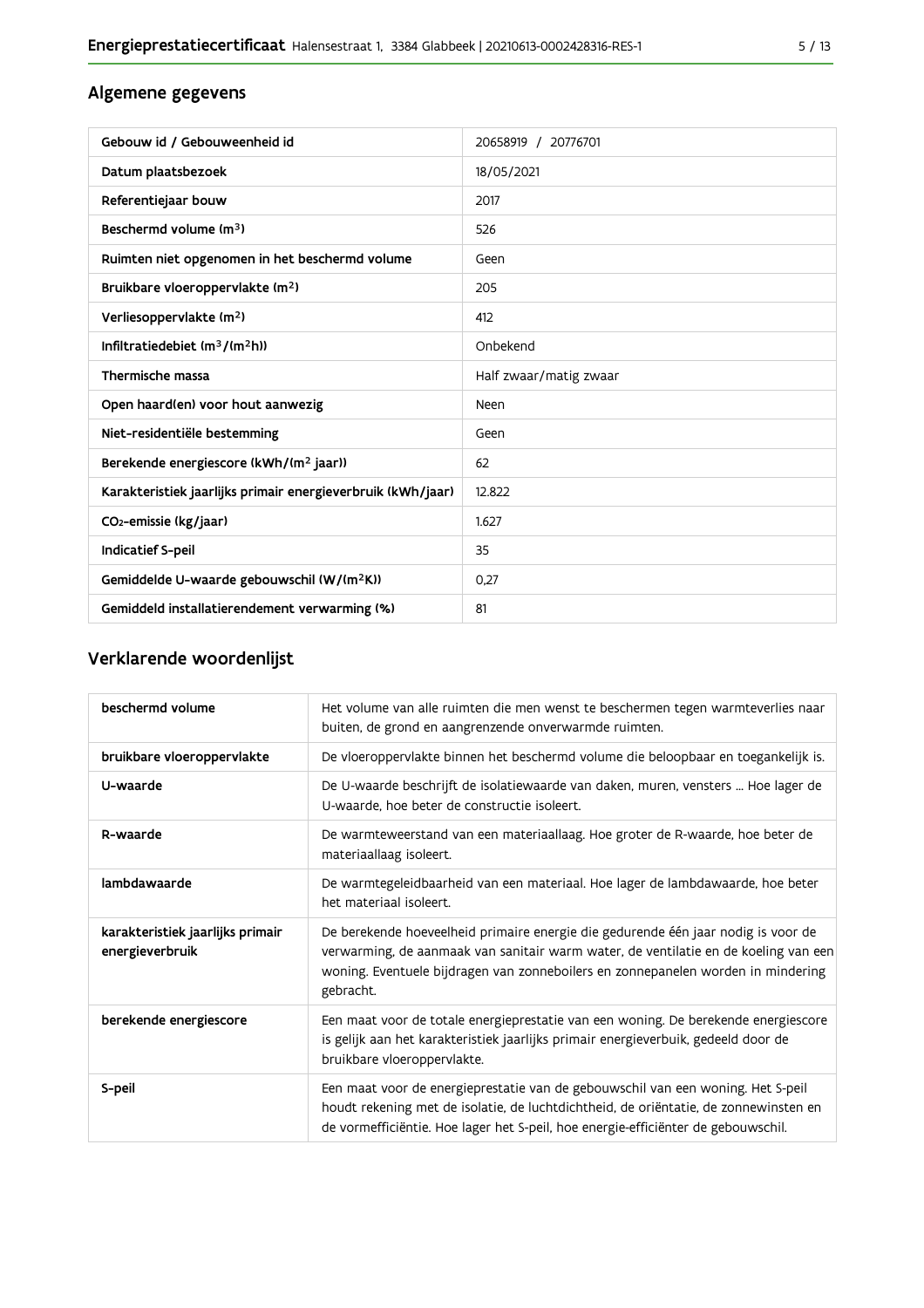### Daken

### Technische fiche daken

|   | Beschrijving       | Oriëntatie               | (m <sup>2</sup> )<br>vlakte<br>opper<br>Netto- | bekend<br>waarde<br>$\frac{1}{1}$<br>$\tilde{\bm{\epsilon}}$<br>∍ | bekend<br>waarde<br><sup>2</sup> K/W)<br>R-wa<br>(m <sup>2</sup> K) | Isolatie                 | renovatie<br>Refjaar     | isolatie<br>ŝ<br>(m <sup>2</sup> K)<br>운<br>R-waar<br>bekend | Luchtlaag                | Daktype | waarde<br>∍<br>Berekende<br>$(W/(m^2K))$ |
|---|--------------------|--------------------------|------------------------------------------------|-------------------------------------------------------------------|---------------------------------------------------------------------|--------------------------|--------------------------|--------------------------------------------------------------|--------------------------|---------|------------------------------------------|
|   | Hellend dak voor   |                          |                                                |                                                                   |                                                                     |                          |                          |                                                              |                          |         |                                          |
| ٠ | DV1                | <b>NO</b>                | 50                                             | 0,21                                                              | $\blacksquare$                                                      | $\overline{\phantom{0}}$ | $\overline{\phantom{a}}$ | $\overline{\phantom{a}}$                                     |                          |         | 0,21                                     |
|   | Hellend dak achter |                          |                                                |                                                                   |                                                                     |                          |                          |                                                              |                          |         |                                          |
| 0 | DA1                | ZW                       | 50                                             | 0,21                                                              | $\overline{\phantom{a}}$                                            | $\overline{\phantom{a}}$ | ٠                        | ٠                                                            |                          |         | 0,21                                     |
|   | Plat dak           |                          |                                                |                                                                   |                                                                     |                          |                          |                                                              |                          |         |                                          |
| ٠ | PD1                | $\overline{\phantom{a}}$ | 12                                             | 0,22                                                              | $\overline{\phantom{a}}$                                            | onder dakafdichting      | ٠                        | $\overline{\phantom{0}}$                                     | $\overline{\phantom{0}}$ |         | 0,22                                     |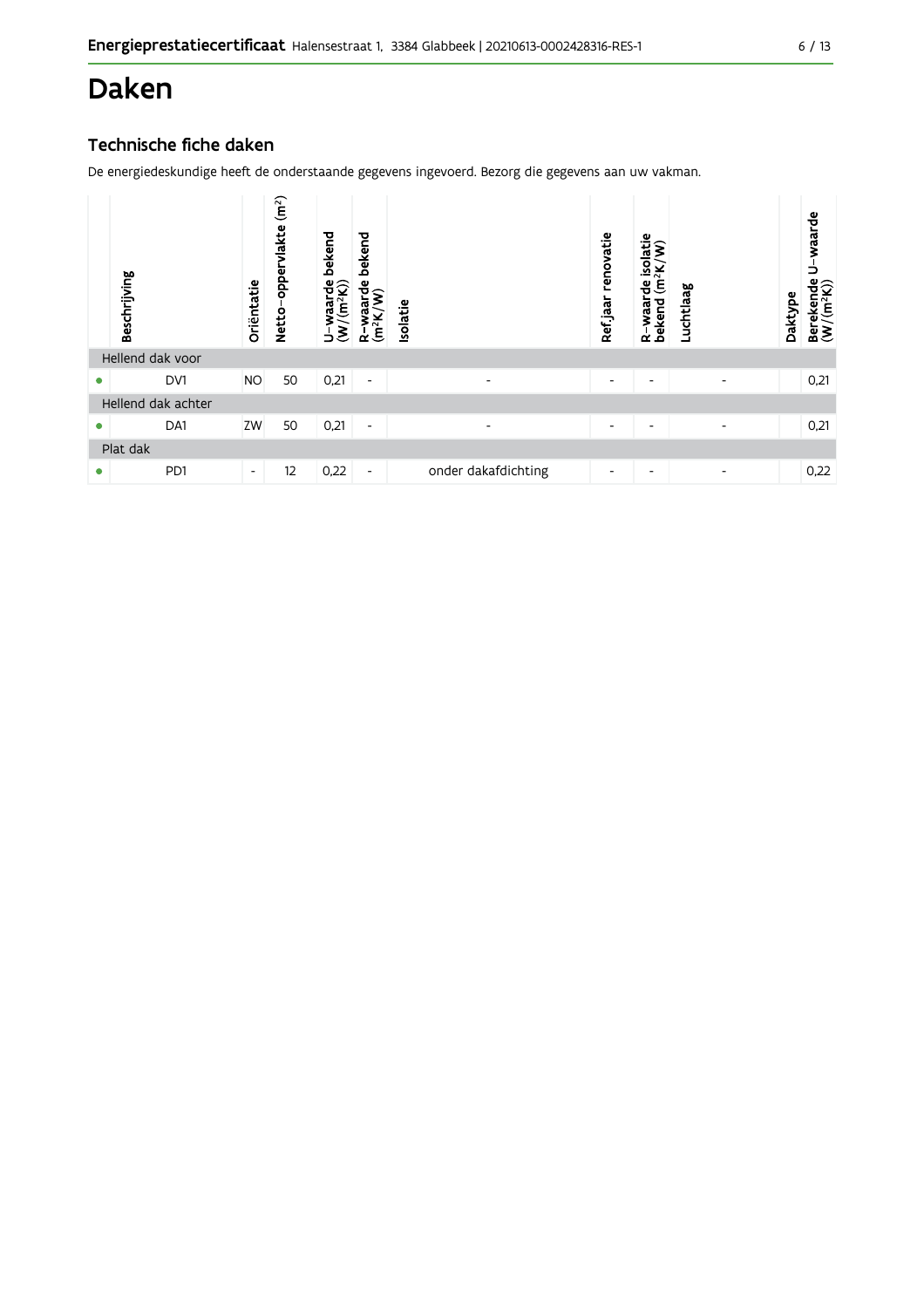### Vensters en deuren

### Technische fiche van de vensters

De energiedeskundige heeft de onderstaande gegevens ingevoerd. Bezorg die gegevens aan uw vakman.

|           | Beschrijving                           | Oriëntatie | Helling      | Oppervlakte (m <sup>2</sup> ) | bekend<br>$U$ –waarde t $(W/(m^2K))$ | <b>Beglazing</b>                         | Buitenzonwering          | Profiel                  | Berekende U-waarde<br>(W/(m <sup>2</sup> K)) |
|-----------|----------------------------------------|------------|--------------|-------------------------------|--------------------------------------|------------------------------------------|--------------------------|--------------------------|----------------------------------------------|
|           | In voorgevel                           |            |              |                               |                                      |                                          |                          |                          |                                              |
|           | <b>VGR01-R02</b>                       |            | NO verticaal | 4,3                           | 1,24                                 | HR-glas b<br>U=1,10 W/(m <sup>2</sup> K) |                          | $\overline{a}$           | 1,24                                         |
|           | VGR03                                  |            | NO verticaal | 4,2                           | 1,24                                 | HR-glas b<br>U=1,10 W/(m <sup>2</sup> K) |                          |                          | 1,24                                         |
|           | VGR13                                  | NO         | verticaal    | 0,5                           | 1,36                                 | HR-glas b<br>U=1,10 W/(m <sup>2</sup> K) |                          | $\overline{\phantom{a}}$ | 1,36                                         |
|           | VGR11-R12-R14                          |            | NO verticaal | 3                             | 1,48                                 | HR-glas b<br>U=1,10 W/(m <sup>2</sup> K) |                          |                          | 1,48                                         |
|           | In achtergevel                         |            |              |                               |                                      |                                          |                          |                          |                                              |
|           | AGR zonder rooster ZW verticaal<br>bis |            |              | 2                             | 1,29                                 | HR-glas b<br>$U=1,10 W/(m^2K)$           | $\overline{\phantom{a}}$ | $\blacksquare$           | 1,29                                         |
|           | AGR zonder rooster ZW verticaal        |            |              | $\overline{2}$                | 1,30                                 | HR-glas b<br>U=1,10 W/(m <sup>2</sup> K) |                          |                          | 1,30                                         |
| $\bullet$ | AGR met rooster                        |            | ZW verticaal | 2                             | 1,48                                 | HR-glas b<br>U=1,10 W/(m <sup>2</sup> K) |                          |                          | 1,48                                         |
|           | In linkergevel                         |            |              |                               |                                      |                                          |                          |                          |                                              |
|           | LGR01                                  |            | ZO verticaal | 4,3                           | 1,30                                 | HR-glas b<br>U=1,10 W/(m <sup>2</sup> K) |                          |                          | 1,30                                         |
|           | In rechtergevel                        |            |              |                               |                                      |                                          |                          |                          |                                              |
|           | RGR11                                  |            | NW verticaal | 1                             | 1,30                                 | HR-glas b<br>U=1,10 W/(m <sup>2</sup> K) |                          |                          | 1,30                                         |
|           | RGR01                                  |            | NW verticaal | 2,3                           | 1,34                                 | HR-glas b<br>U=1,10 W/(m <sup>2</sup> K) |                          |                          | 1,34                                         |

#### Legende glastypes

HR-glas b Hoogrendementsglas bouwjaar >= 2000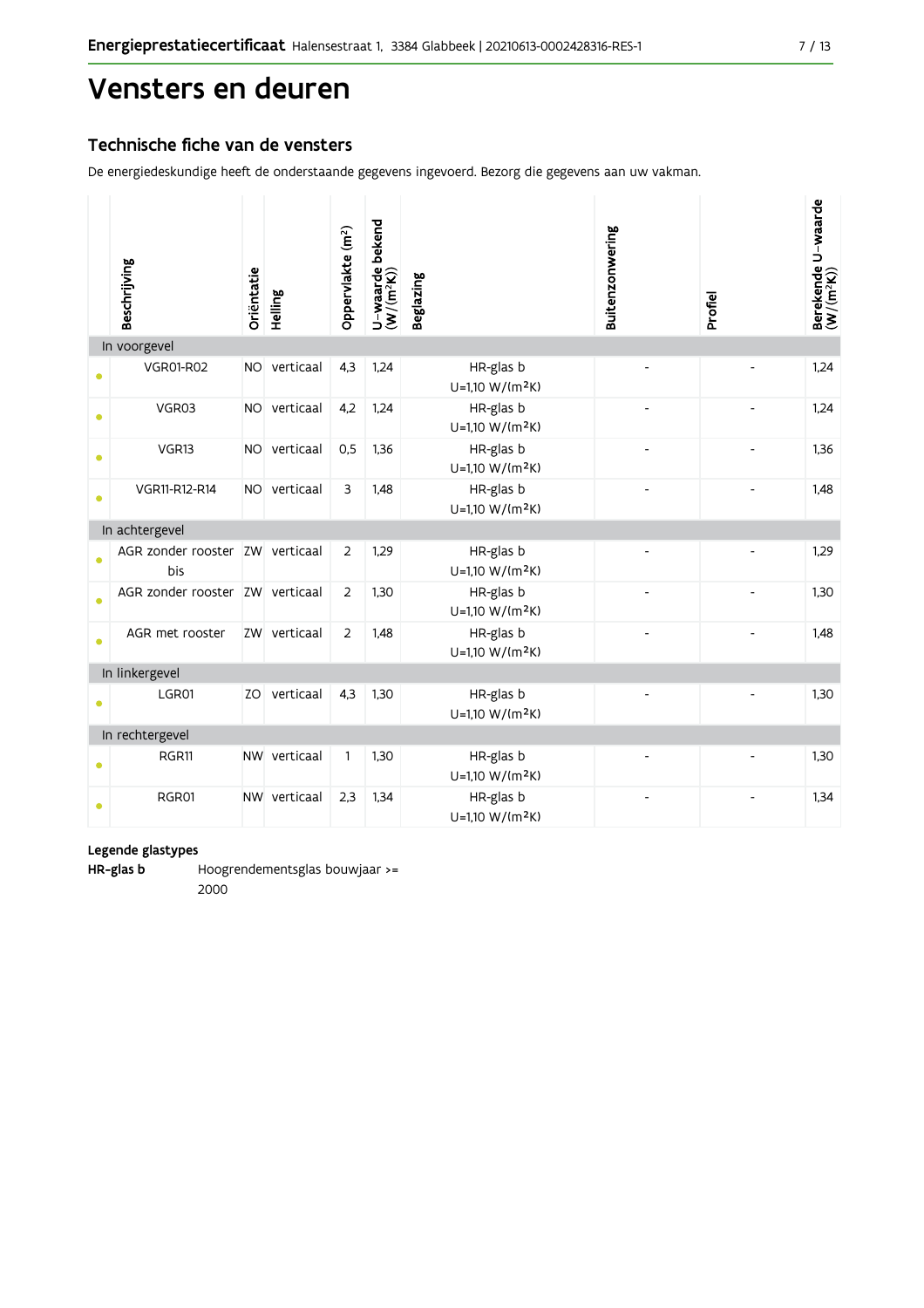### Technische fiche van de deuren, poorten en panelen

| Beschrijving    | Oriëntatie | (m <sup>2</sup> )<br>vlakte<br>Oppery | bekend<br>$\frac{4}{2}$<br>yaa<br>$\geq$<br>∍ | bekend<br>ဦ၄<br>ಗ<br>ಗ<br>$R = \frac{W^2}{2K}$ | solatie | renovatie<br>Refjaar | Luchtlaag                | Deur/paneeltype          | Profiel                  | waarde<br>∍<br>Berekende<br>(W/(m <sup>2</sup> K)) |
|-----------------|------------|---------------------------------------|-----------------------------------------------|------------------------------------------------|---------|----------------------|--------------------------|--------------------------|--------------------------|----------------------------------------------------|
| Deuren/poorten  |            |                                       |                                               |                                                |         |                      |                          |                          |                          |                                                    |
| In voorgevel    |            |                                       |                                               |                                                |         |                      |                          |                          |                          |                                                    |
| VGD01           | <b>NO</b>  | 2,9                                   | 1,36                                          | $\overline{\phantom{a}}$                       |         | ٠                    | $\overline{\phantom{a}}$ | $\overline{\phantom{a}}$ | $\overline{\phantom{a}}$ | 1,36                                               |
| In rechtergevel |            |                                       |                                               |                                                |         |                      |                          |                          |                          |                                                    |
| RGD01           | <b>NW</b>  | 2,1                                   | 1,60                                          | ٠                                              |         | -                    | -                        | $\overline{\phantom{a}}$ | $\overline{\phantom{a}}$ | 1,60                                               |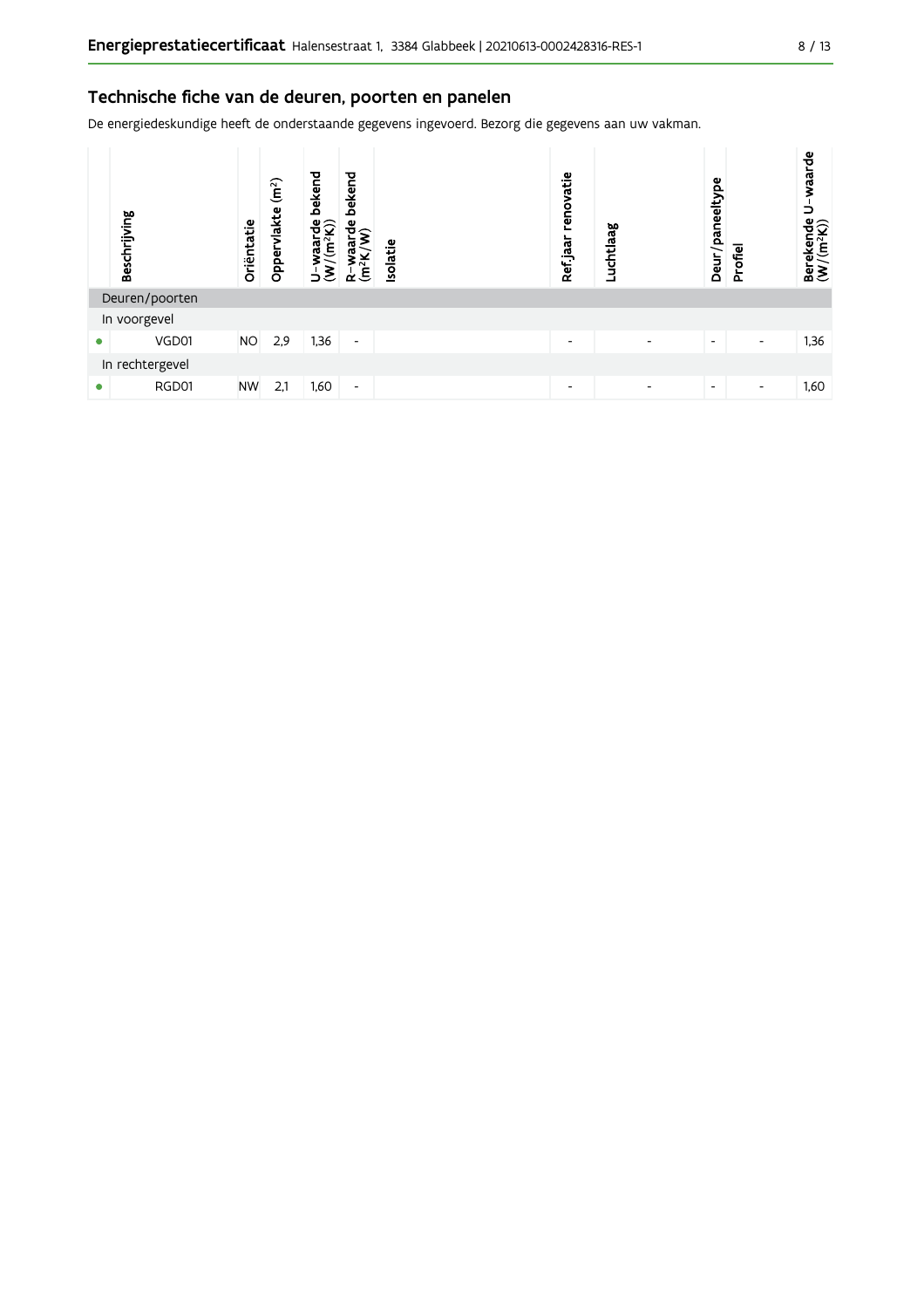### **Muren**

### Technische fiche van de muren

| Beschrijving                       | Oriëntatie | Netto-oppervlakte (m <sup>2</sup> ) | Diepte onder maaiveld (m) | U-waarde bekend (W/(m <sup>2</sup> K)) | R-waarde bekend (m <sup>2</sup> K/W) | solatie |          | Ref.jaar renovatie | Luchtlaag            | Muurtype | U-waarde<br>Berekende l<br>(W/(m <sup>2</sup> K)) |
|------------------------------------|------------|-------------------------------------|---------------------------|----------------------------------------|--------------------------------------|---------|----------|--------------------|----------------------|----------|---------------------------------------------------|
| Buitenmuur                         |            |                                     |                           |                                        |                                      |         |          |                    |                      |          |                                                   |
| Voorgevel                          |            |                                     |                           |                                        |                                      |         |          |                    |                      |          |                                                   |
| Voorgevel buitenom NO<br>geving    |            | 37                                  | $\overline{\phantom{a}}$  | 0,18                                   | $\overline{\phantom{a}}$             |         | in spouw | -                  | aanwezig<br>in spouw |          | 0,18                                              |
| Achtergevel                        |            |                                     |                           |                                        |                                      |         |          |                    |                      |          |                                                   |
| Achtergevel buiten ZW<br>omgeving  |            | 46                                  | $\overline{\phantom{a}}$  | 0,18                                   | $\overline{\phantom{a}}$             |         | in spouw | -                  | aanwezig<br>in spouw |          | 0,18                                              |
| Rechtergevel                       |            |                                     |                           |                                        |                                      |         |          |                    |                      |          |                                                   |
| Rechtergevel buite NW<br>nomgeving |            | 52                                  | $\overline{\phantom{a}}$  | 0,18                                   | $\overline{\phantom{a}}$             |         | in spouw |                    | aanwezig<br>in spouw |          | 0,18                                              |
| Linkergevel                        |            |                                     |                           |                                        |                                      |         |          |                    |                      |          |                                                   |
| Linkergevel buiten<br>omgeving     | <b>ZO</b>  | 53                                  | $\overline{\phantom{a}}$  | 0,18                                   | $\overline{\phantom{a}}$             |         | in spouw |                    | aanwezig<br>in spouw |          | 0,18                                              |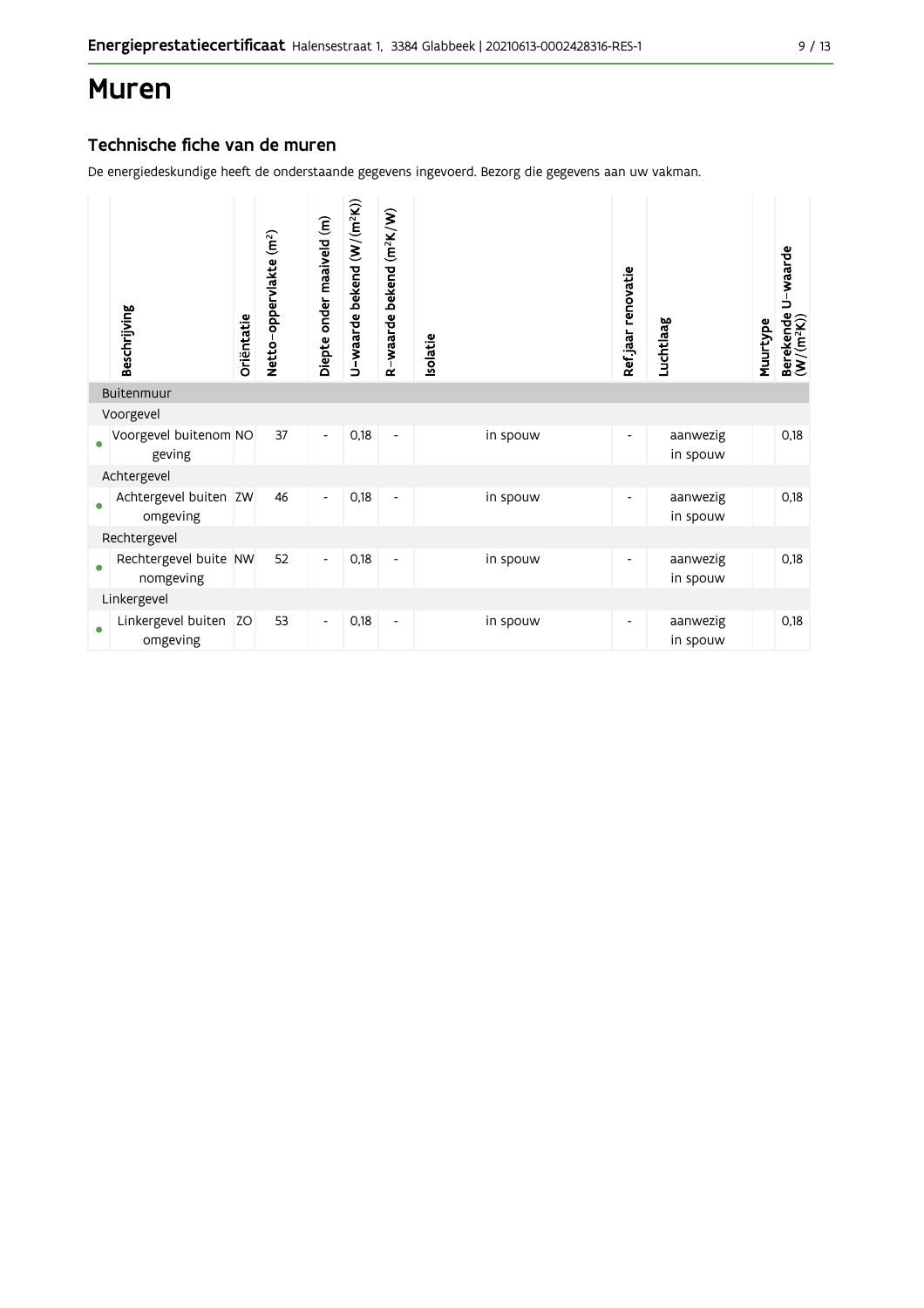## Vloeren

### Technische fiche van de vloeren

|   | Beschrijving                   | (m <sup>2</sup> )<br>oppervlakte<br>Netto | $\widehat{\epsilon}$<br>maaiveld<br>onder<br>Diepte | $\widehat{\boldsymbol{\epsilon}}$<br>Perimeter | U-waarde bekend (W/(m <sup>2</sup> K)) | bekend (m <sup>2</sup> K/W)<br>waarde<br>ά | Isolatie |                          |  | renovatie<br>Refjaar     | ming<br>える<br>Vloer | Luchtlaag                | Vloertype | waarde<br>Berekende<br>(W/(m <sup>2</sup> K)) |
|---|--------------------------------|-------------------------------------------|-----------------------------------------------------|------------------------------------------------|----------------------------------------|--------------------------------------------|----------|--------------------------|--|--------------------------|---------------------|--------------------------|-----------|-----------------------------------------------|
|   | Vloer boven onverwarmde ruimte |                                           |                                                     |                                                |                                        |                                            |          |                          |  |                          |                     |                          |           |                                               |
| ۰ | Vloer boven<br>kruipr<br>uimte | 82                                        | $\overline{\phantom{0}}$                            | ٠                                              | 0,17                                   | $\overline{\phantom{a}}$                   |          | $\overline{\phantom{0}}$ |  | $\overline{\phantom{0}}$ |                     | $\overline{\phantom{0}}$ |           | 0,17                                          |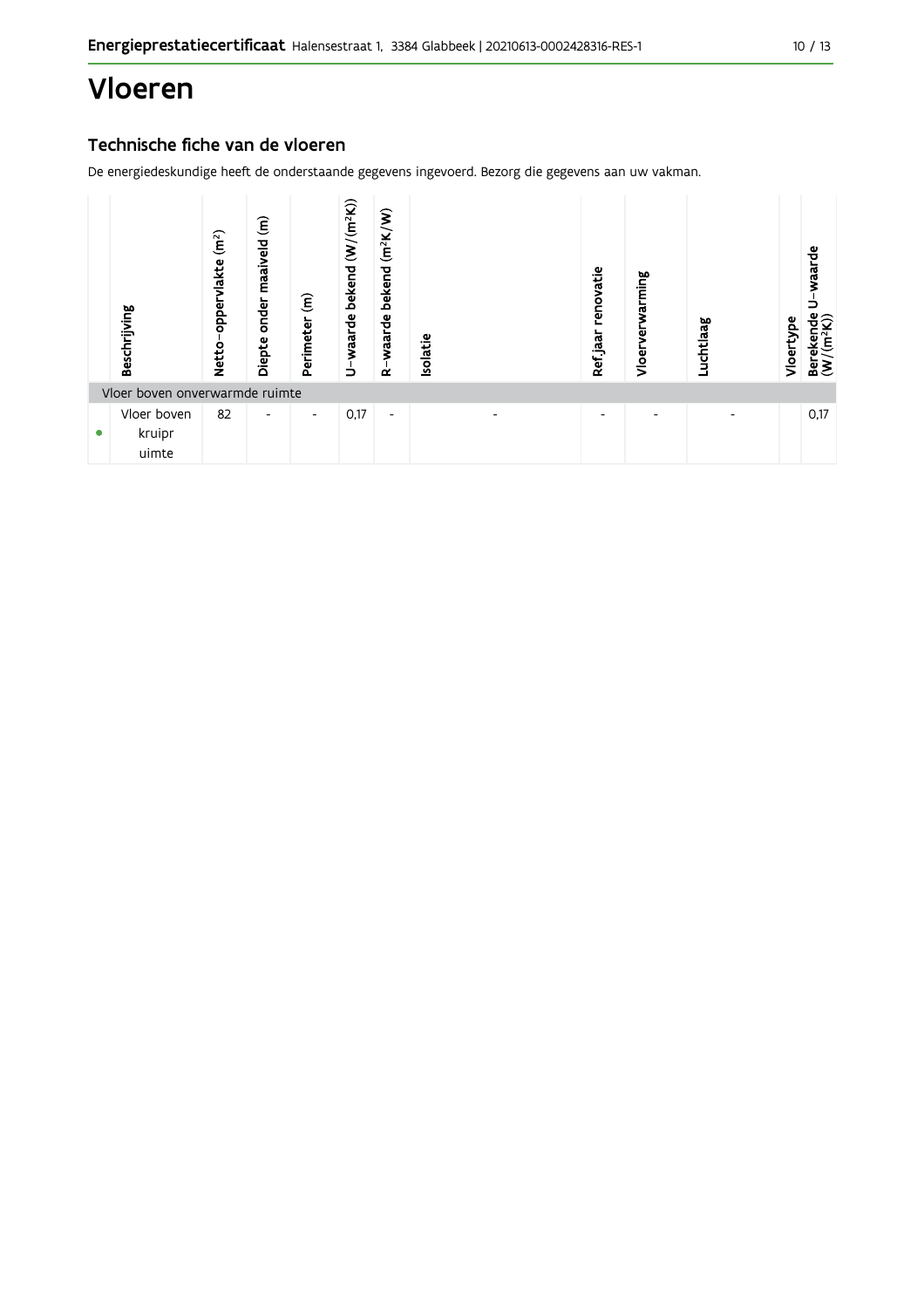## Ruimteverwarming

### Technische fiche van de ruimteverwarming

De energiedeskundige heeft de onderstaande gegevens ingevoerd. Bezorg die gegevens aan uw vakman.

### Installaties met één opwekker

|                             | RV1                               |  |  |
|-----------------------------|-----------------------------------|--|--|
|                             | $\odot$                           |  |  |
| Omschrijving                | vaillant ecotec plus<br>vcw 296/5 |  |  |
| Type verwarming             | centraal                          |  |  |
| Aandeel in volume (%)       | 100%                              |  |  |
| Installatierendement (%)    | 81%                               |  |  |
| Aantal opwekkers            | $\mathbf{1}$                      |  |  |
| Opwekking                   |                                   |  |  |
|                             | $\odot$                           |  |  |
| Type opwekker               | individueel                       |  |  |
| Energiedrager               | gas                               |  |  |
| Soort opwekker(s)           | condenserende ketel               |  |  |
| Bron/afgiftemedium          | $\overline{a}$                    |  |  |
| Vermogen (kW)               | $\overline{a}$                    |  |  |
| Elektrisch vermogen WKK     | $\overline{a}$                    |  |  |
| (kW)                        |                                   |  |  |
| Aantal (woon)eenheden       | $\overline{\phantom{a}}$          |  |  |
| Rendement                   | 99% t.o.v.<br>bovenwaarde         |  |  |
| Referentiejaar fabricage    | 2018                              |  |  |
| Labels                      | <b>CE</b>                         |  |  |
|                             | energieklasse A                   |  |  |
| Locatie                     | binnen beschermd                  |  |  |
|                             | volume                            |  |  |
| Distributie                 |                                   |  |  |
| <b>Externe stookplaats</b>  | nee                               |  |  |
| Ongeïsoleerde leidingen (m) | 0m ≤ lengte ≤ 2m                  |  |  |
| Ongeïsoleerde combilus (m)  | $\overline{\phantom{a}}$          |  |  |
| Aantal (woon)eenheden op    | $\overline{a}$                    |  |  |
| combilus                    |                                   |  |  |
| Afgifte & regeling          |                                   |  |  |
| Type afgifte                | radiatoren/convectoren            |  |  |
| Regeling                    | pompregeling                      |  |  |
|                             | thermostatische                   |  |  |
|                             | radiatorkranen                    |  |  |
|                             | kamerthermostaat                  |  |  |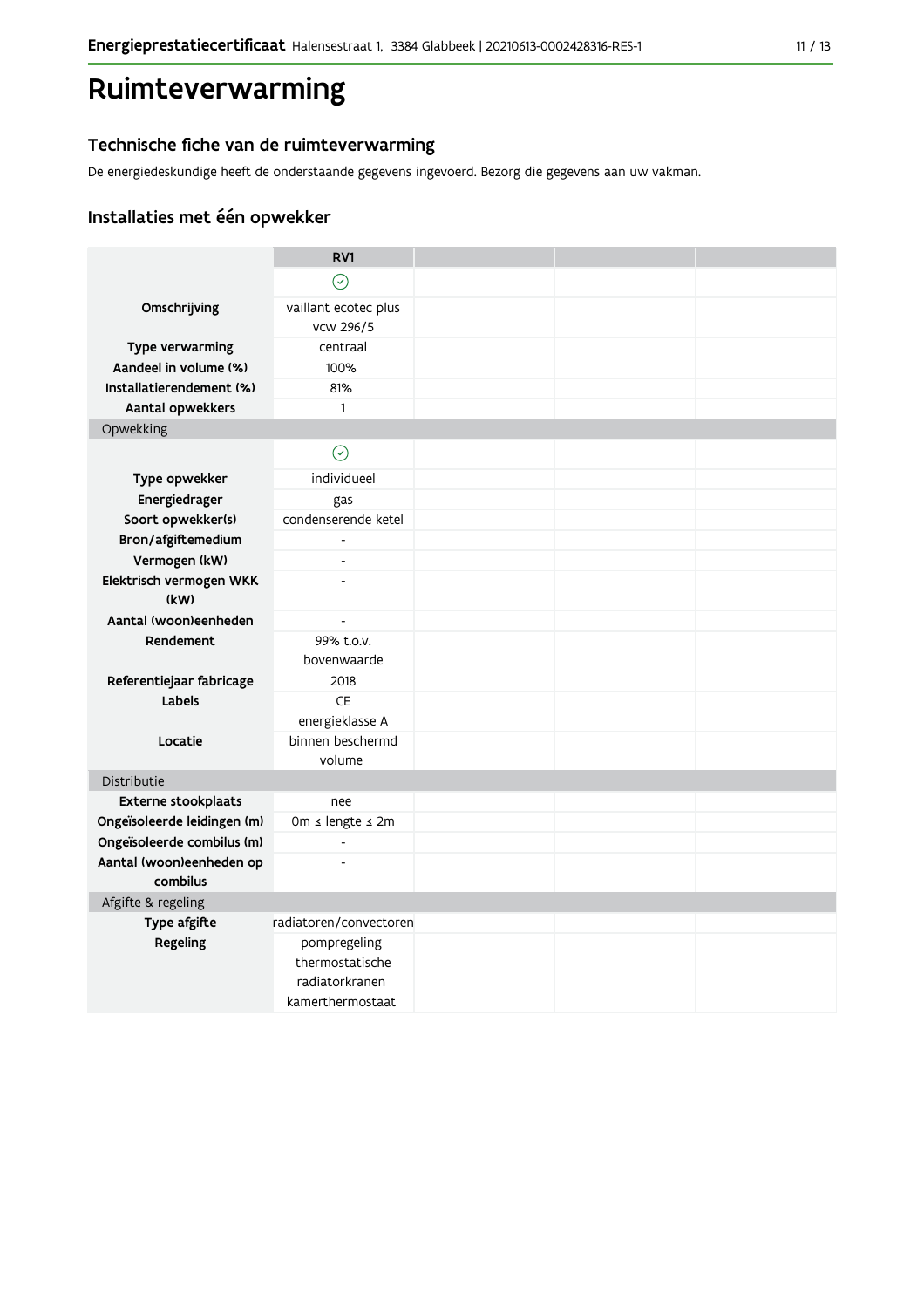## Installaties voor zonne-energie

### Technische fiche van de installaties op zonne-energie

De energiedeskundige heeft de onderstaande gegevens ingevoerd over de bestaande installatie(s).

| Type zonne-energie | Oppervlakte (m <sup>2</sup> ) | Oriëntatie | Wattpiek (Wp) | Type zonnepanelen      |
|--------------------|-------------------------------|------------|---------------|------------------------|
| Zonnepanelen       |                               | ΖW         | 2.200         | mono/multi kristallijn |